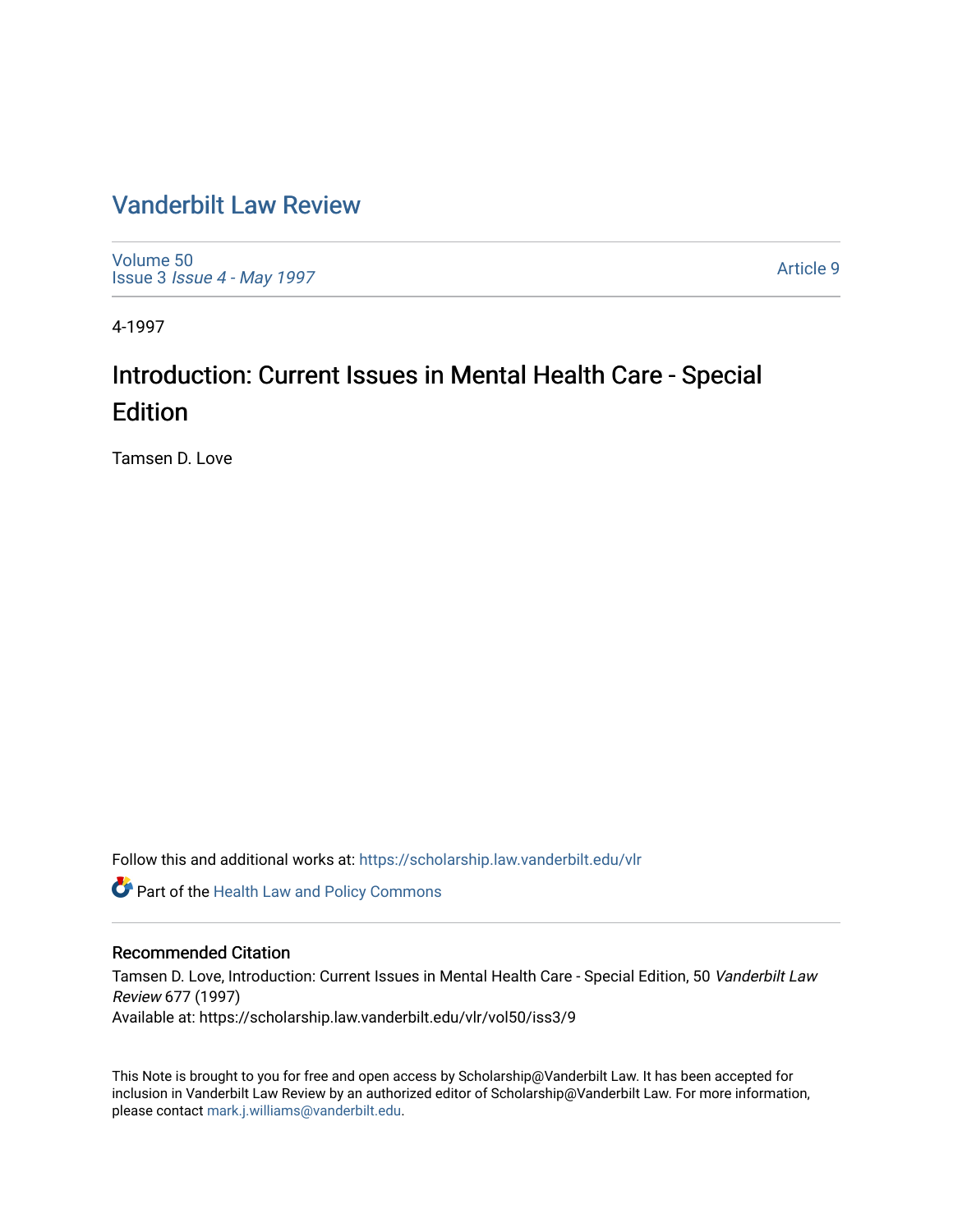# **SPECIAL PROJECT**

## **Current Issues in Mental Health Care**

| THE EARLY AND PERIODIC SCREENING, DIAGNOSTIC, |
|-----------------------------------------------|
| AND TREATMENT PROGRAM AND MANAGED             |
| MEDICAID MENTAL HEALTH CARE: THE NEED         |
| TO REEVALUATE THE EPSDT IN THE MANAGED        |
| 683                                           |
| RETURNING TO THE TRUE GOAL OF THE INDIVIDUALS |
| WITH DISABILITIES EDUCATION ACT:              |
|                                               |
| LEGISLATIVE "SUBTERFUGE"?: FAILING TO INSURE  |
| PERSONS WITH MENTAL ILLNESS UNDER THE         |
| MENTAL HEALTH PARITY ACT AND THE              |
| 753                                           |

#### **INTRODUCTION**

When America was founded in the late eighteenth century, doctors treated mental illness with beatings, isolation, and physical restraint-all thought to help the patient regain inner reason.<sup>1</sup> People exhibiting strange behavior were often forced onto the streets, run out of town, or thrown into jail.2

Today we think we know a lot more about mental health care than our country's founders did. Yet in many ways we are in no better position than our eighteenth-century predecessors. Certainly, the decisions we as a society face about mental illness are just as difficult. The vocabulary we employ is more complex-"behavioral health organization," "psychopharmacology," "cost containment"-but

<sup>1.</sup> William **E.** Baxter and David W. Hathcock III, *America's Care of the Mentally Ill: A Photographic History* 14 (American Psychiatric Press, 1994).

<sup>2.</sup> Id. at 1.

<sup>677</sup>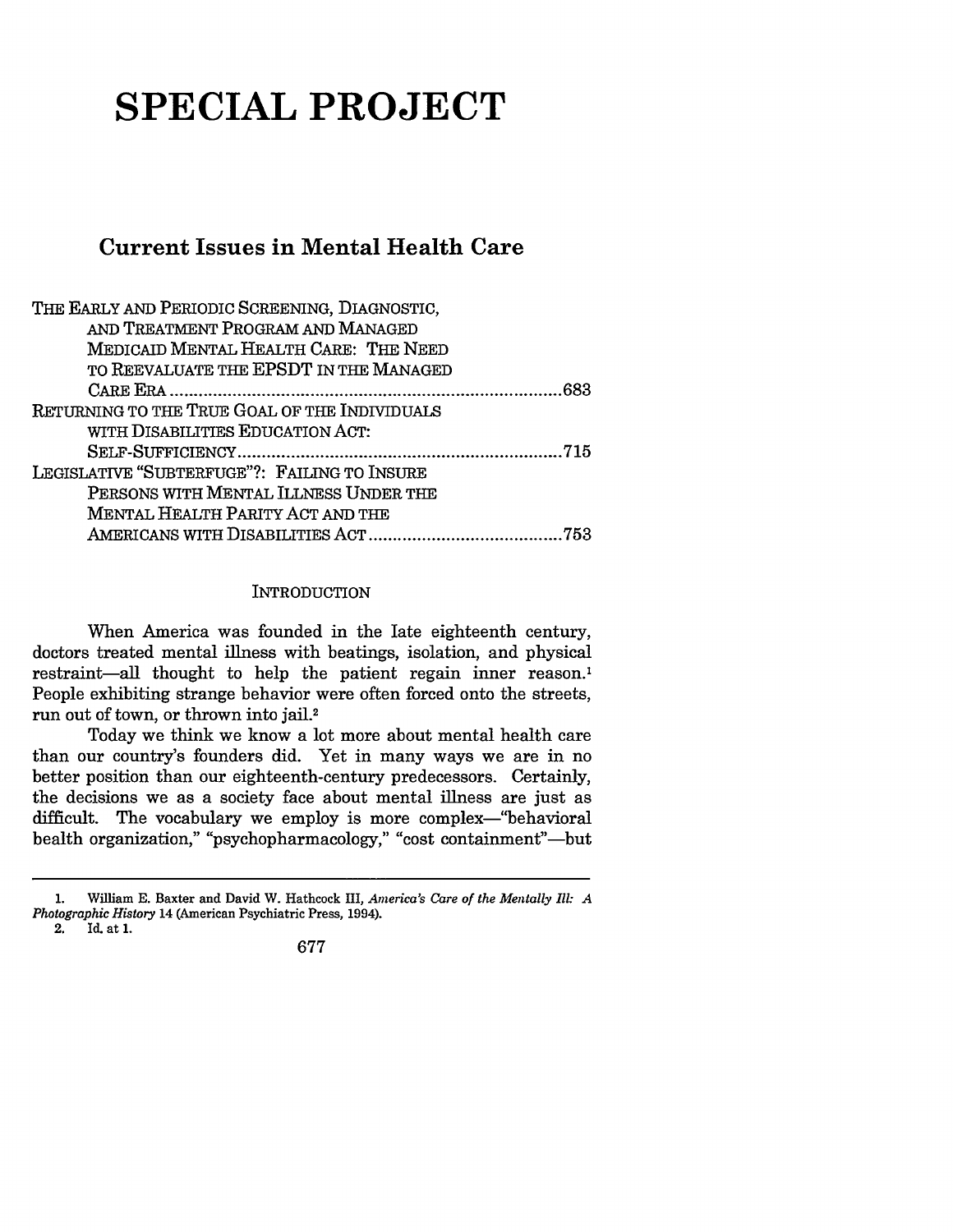the issues are the same: Who should pay for mental health care? How much care is appropriate? And, more fundamentally, what exactly is mental health?

This year's Special Project addresses these issues. The Notes focus on particular legal issues in the mental health care field, but in doing so, they necessarily implicate the larger national debates about mental health care and health care in general. Policymakers are currently making crucial decisions in both areas. These Notes seek to inform those decisions.

Until recently, most insured individuals received mental health benefits under the traditional fee-for-service reimbursement system. 3 Physicians made the essential treatment decisions, particularly those concerning psychiatric hospitalization. 4 In the 1980s, however, mental health care experienced a period of rapid competitive expansion, leading to the rise of for-profit psychiatric hospitals.<sup>5</sup> These hospitals, which typically target adolescents and substance abusers, dramatically increased inpatient care, and thus dramatically increased mental health care costs.6

The need to control those costs led to the emergence of managed care, which seeks to prevent providers from overutilizing health care resources by giving them an incentive to limit services. Most managed care entities, however, do not have the staff or capability to deal with mental health problems directly.7 Instead, they typically contract with large companies that specialize in mental health care.<sup>8</sup>

Mental health care is very different under this managed care system. Under most plans, an individual who needs mental health care calls a toll-free, twenty-four-hour hotline and talks to a case reviewer.<sup>9</sup> The reviewer then uses pre-established diagnostic criteria to decide what sort of caregiver the patient should see.<sup>10</sup> In a typical plan, twenty percent of the available treatment staff for mental

**<sup>3.</sup>** Michael **S.** Jellinek and Barry Nurcombe, *Two Wrongs Don't Make a Right: Managed Care, Mental Health, and the Marketplace,* 270 JAMA 1737, 1737 (Oct. 13, 1993).

<sup>4.</sup> Id.

<sup>5.</sup> Id.

<sup>6.</sup> Id.

<sup>7.</sup> John M. Iglehart, *Health Policy Report: Managed Care and Mental Health,* 334 New Eng. J. Med. 131, 131-32 (Jan. 11, 1996).

**<sup>8.</sup>** Id. These companies have been rapidly consolidating in the past few years. Id. at 132. At the beginning of 1996, the ten largest managed behavioral health care entities controlled **90%** of the industry. Id.

<sup>9.</sup> Id.

<sup>10.</sup> Id.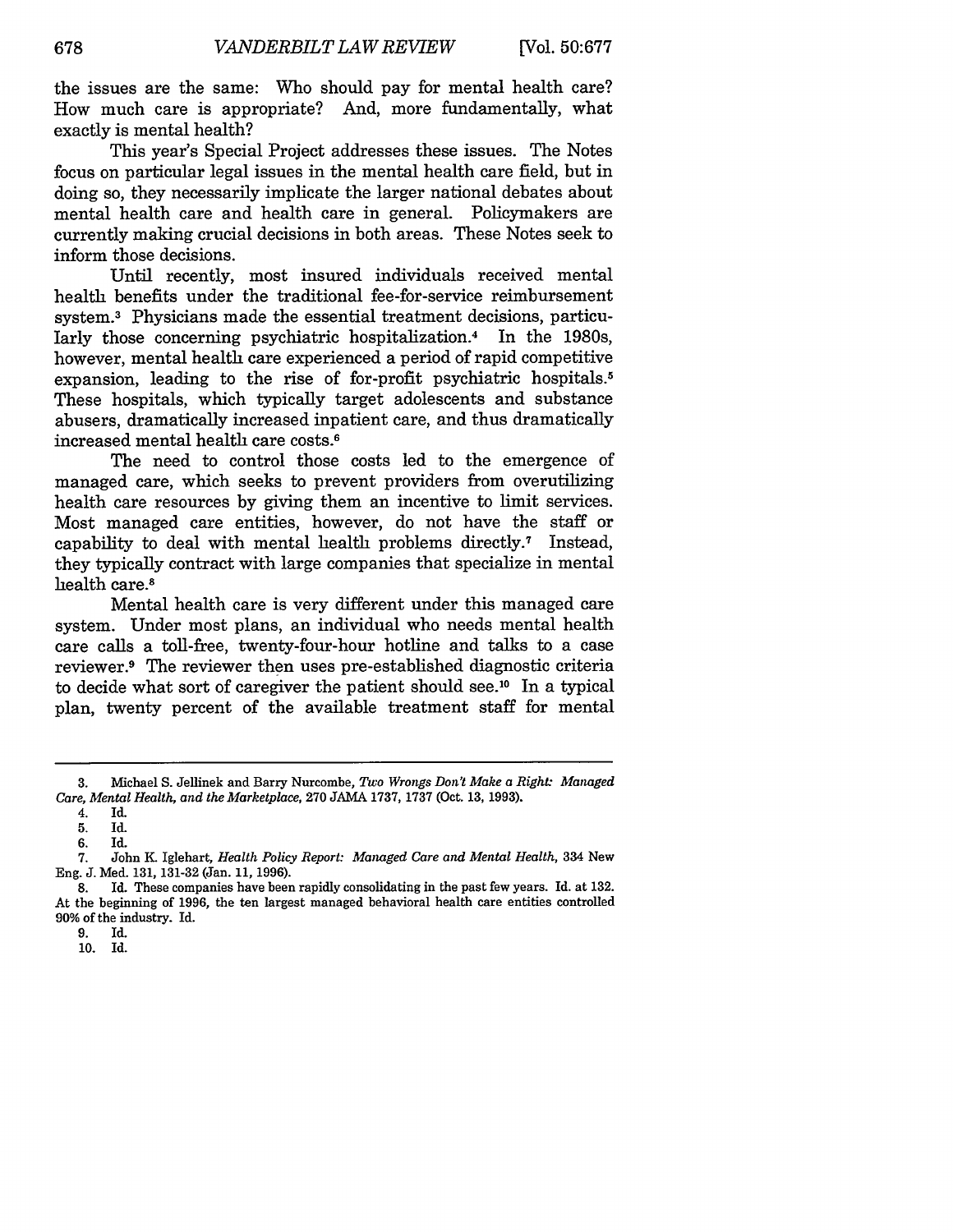illness are psychiatrists, forty percent are psychologists, and forty percent are social workers.<sup>11</sup>

Proponents of managed mental health care emphasize its potential for reducing costs and preventing the waste of health care resources. 12 They also point out that managed care providers are likely to be held accountable not only for costs, but for quality.<sup>13</sup> Thus managed care may improve our knowledge of mental illness as companies systematically gather and evaluate information about treatment plans in order to remain competitive.

But there is a great deal of opposition to managed mental health care.<sup>14</sup> First, there is the criticism leveled against all forms of managed care-that a system that allows companies to make money by providing less service will not provide patients with adequate care.15 In addition, critics charge that managed care destroys the traditional doctor-patient relationship.<sup>16</sup> This concern exists in all areas of medicine, but it may be particularly serious in the mental health field.

The first break in the traditional doctor-patient relationship occurs at the beginning of the process when the individual consults a case reviewer instead of a doctor. This compromises traditional doctor-patient confidentiality. It further undermines the doctor-patient relationship by giving the doctor less control over treatment decisions. Indeed, the patient may never actually see a physician.<sup>17</sup> Many psychiatrists feel that the increased use of non-medical personnel and the prospect of having to justify treatment decisions to a managed care company also threaten the doctor-patient relationship.'8

Despite these criticisms, however, the current trend is decidedly toward managed care. The task now is to see that this

<sup>11.</sup> Id.

<sup>12.</sup> See Carol Hymowitz, *Debate: Has Managed Care Hurt Mental-Health Care? It Depends on Whom You Ask,* Wall St. **J.** R19 (Oct. 24, 1996) (quoting Dr. Peter Panzarino, chairman of the Department of Psychiatry at Cedars-Sinai Hospital in Los Angeles, California).

<sup>13.</sup> Id. (quoting Dr. Panzarino).<br>14. Much of this opposition cor Much of this opposition comes from medical docters. See, for example, Jellinek and Nurcombe, **270** JAMA at 1737 (cited in note 3) (discussing the "destructive potential of managed care approaches" in mental health care); Iglehart, 334 New Eng. J. Med. at 133-34 (cited in note 7) (discussing the "unprecedented turmoil" the advent of managed care has caused in the mental health care profession). See generally Arthur Lazarus, ed., *Controversies in Managed Mental Health Care* (American Psychiatric Press, 1996) (collecting essays by mental health care professionals on managed care issues).

**<sup>15.</sup>** Jellinek and Nurcombe, 270 JAMA at 1737-38 (cited in note 3).

<sup>16.</sup> Hymowitz, Wall St. J. at R19 (cited in note 12).

<sup>17.</sup> Id. (noting a patient that reported she had to pay for her own therapy because the only care her managed care plan offered her was through an unlicensed therapist).

**<sup>18.</sup>** Iglehart, 334 New Eng. J. Med. at 133-34 (cited in note 7).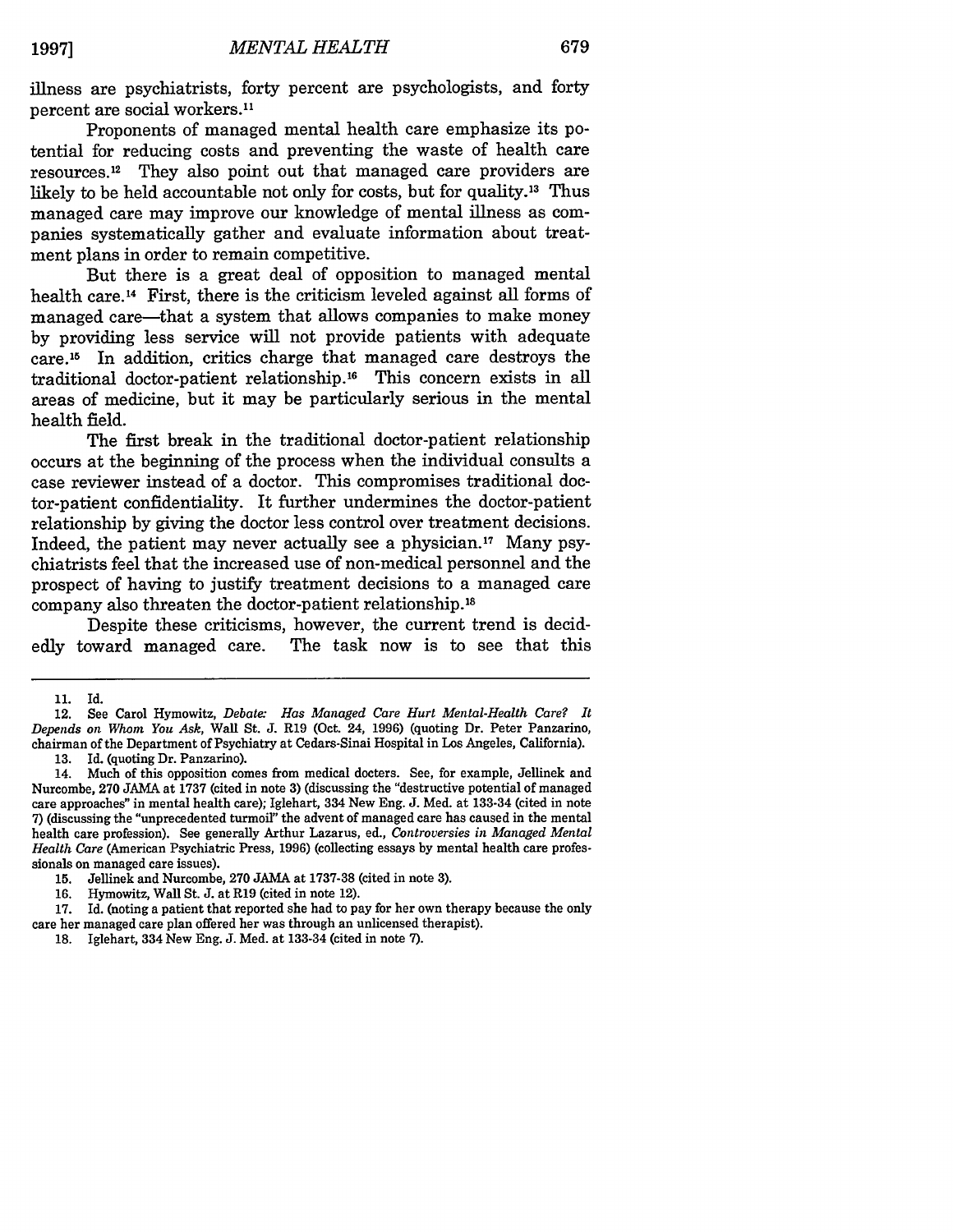movement towards managed care improves mental health care in terms of both cost and quality. The first Note in this Special Project, *The Early and Periodic Screening, Diagnostic, and Treatment Program and Managed Medicaid Mental Health Care: The Need to Reevaluate the EPSDT in the Managed Care Era,19* analyzes managed care's effect on the Medicaid requirement that state governments provide eligible children with comprehensive screening and treatment for certain diseases, including mental illnesses. 20 State compliance with the broad mandate has been poor.<sup>21</sup> Compliance with the mental illness requirement has been even worse.22 The Note describes how the advent of managed care has the potential to exacerbate the problem in the name of cost containment.23 The Note then suggests ways to reconcile the goals of managed care with the goals of the Medicaid mandate. 24 In doing so, the Note provides a model of how managed care can be used to improve health care delivery in America.

Another area in which states are responsible for providing certain forms of mental health treatment is special education. The second Note, *Returning to the True Goal of the Individuals with Disabilities Education Act: Self-Sufficiency*,<sup>25</sup> examines both a state's duty to provide certain services and its power to deny educational services to children with mental illnesses manifested as discipline problems.26 In order to receive federal funds, states are required to provide certain services to individual students with special needs, including those suffering from "mental retardation" and "serious emotional disturbance."<sup>27</sup> The Note analyzes the jurisprudence defining the scope of the services that states are required to provide. <sup>28</sup> It then discusses recent proposals that would allow states to limit or deny educational services to students with certain discipline problems caused by mental illness.29

- 28. Id. at 724-45.
- 29. Id. at **745-50.**

<sup>19.</sup> John A. Flippen, Note, *The Early and Periodic Screening, Diagnostic, and Treatment Program and Managed Medicaid Mental Health Care: The Need to Reevaluate the EPSDT in the Managed Care Era,* **50** Vand. L. Rev. 683 (1997).

<sup>20.</sup> Id. at 689-92.

<sup>21.</sup> Id. at 692.

<sup>22.</sup> Id. at 691.

Id.

<sup>24.</sup> Id.

<sup>25.</sup> Robert Caperton Hannon, Note, *Returning to the True Goal of the Individuals with Disabilities Education Act. Self-Sufficiency,* **50** Vand. L. Rev. 715 (1997).

<sup>26.</sup> Id.

<sup>27.</sup> Id. at 720 n.36.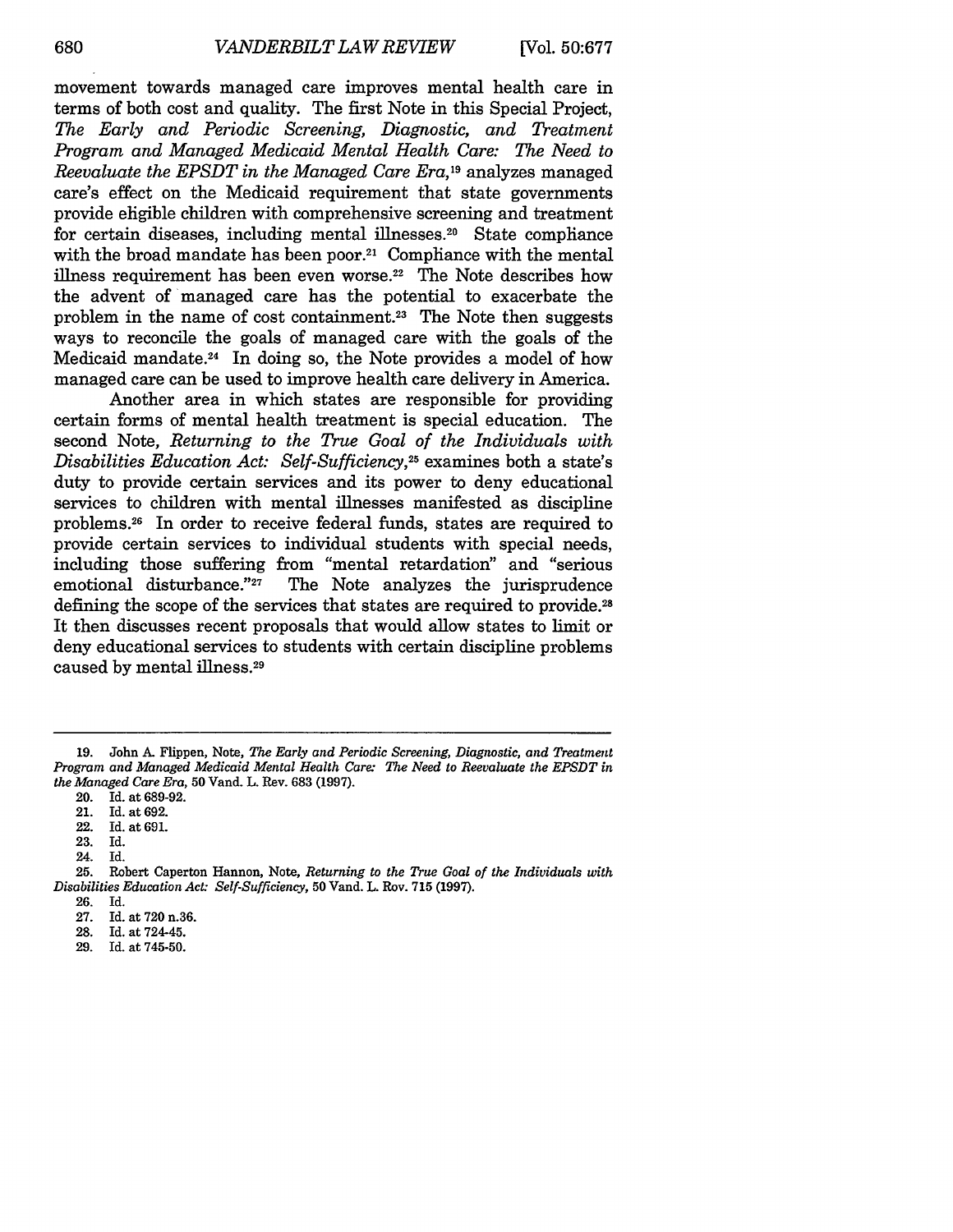The special education issue highlights one of the most enduring problems with mental health treatment: people are often afraid of or offended by those who suffer from mental illness.<sup>30</sup> This fear and aversion can make it difficult for people to accept the need to allocate scarce resources, like state educational funds or private insurance dollars, to mental health treatment. For several years, medical and legal commentators have called for "parity" in insurance coverage for mental and physical health problems. <sup>3</sup> 1 Congress responded last year with the Mental Health Parity Act of 1996.32 Theoretically, the Act should elevate insurance coverage for mental health care to the same level as coverage for physical health care. The third Note, *Legislative "Subterfuge"?.: Failing to Insure Persons with Mental Illness Under the Mental Health Parity Act and the Americans with Disabilities Act,33* however, argues that the Mental Health Parity Act was eviscerated through legislative compromise and is unlikely to provide any meaningful benefits to the mentally ill.<sup>34</sup> The Note further describes how the mentally ill also find little protection in the Americans with Disabilities Act.35

As these three Notes demonstrate, mental health care is a serious and urgent issue in this country. For the insured, the move to managed care has created new controversies and potential problems. These problems should be addressed now, while the system is still evolving. For the uninsured, mental health care is woefully inadequate. As in the eighteenth century, an unacceptable number of people with mental illnesses are on the streets or confined to jails, where they cannot receive adequate treatment. This year's Special<br>Project challenges us to confront these issues. The Notes both Project challenges us to confront these issues. describe problems and suggest solutions, in the hope that through this

**<sup>30.</sup>** Mental illness is often perceived as fundamentally different from physical illness. Epilepsy, for instance, is treated very differently than schizophrenia. In 1994, *U.S. News and World Report* ran a story about a couple who exhausted their insurance resources and went into severe debt trying to care for their daughter, who had been diagnosed as schizophrenic. After six years, it was discovered that the girl in fact was epileptic, and suddenly their insurance company started paying for everything. Erica **E.** Goode, *How Much Coverage for Mental Illness? Many Want Full Benefits; Others Fret Over Costs,* **U.S.** News & World Rep. **56, 56-57** (Mar. 14, 1994).

**<sup>31.</sup>** Christopher Aaron Jones, Note, *Legislative "Subterfuge'" Failing to Insure Persons with Mental Illness Under the Mental Health Parity Act and the Americans with Disabilities Act,* **50** Vand. L. Rev. **753, 756 n.15 (1997).**

**<sup>32.</sup>** Pub. L. No. 104-204, **110** Stat. 2294 **(1996).**

**<sup>33.</sup>** Jones, **50** Vand. L. Rev. **753** (cited in note **31).**

<sup>34.</sup> Id. at **758-71.**

**<sup>35.</sup>** Id. at **771-83.**